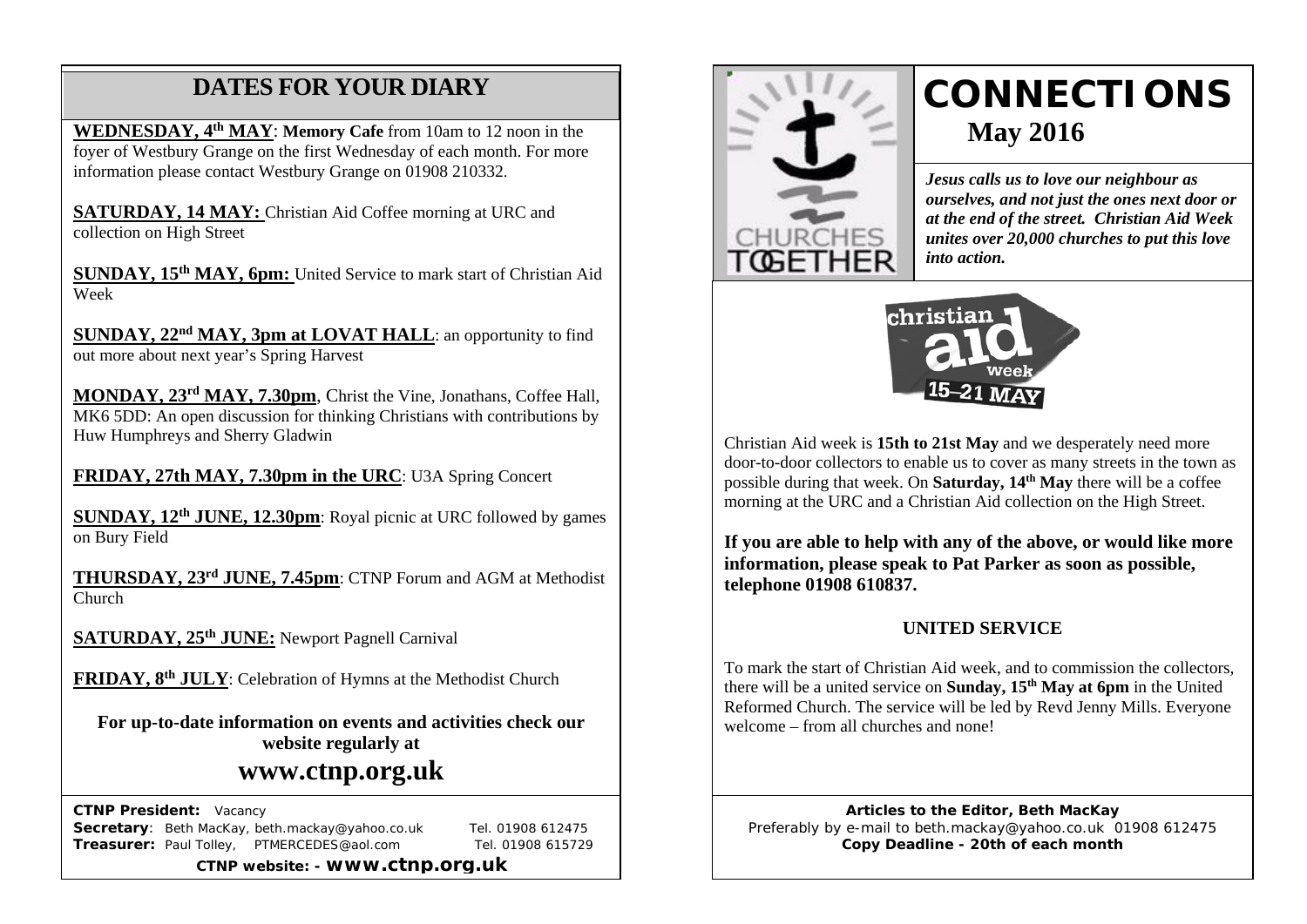### mee **LETTER FROM A MINISTER**

The Winter Night Shelter is a unique player in the ongoing battle to ameliorate homelessness in Milton Keynes. It provides temporary accommodation via "pop up" shelters in church buildings across the town. It helps individuals when no other service can because it is able to include those who have no recourse to public funds. The shelter offers a solution off the streets over the coldest months of the year and creates a platform for advancement. As homelessness is growing on a national scale, it's becoming increasingly difficult to support and house individuals who find themselves in this situation. Put simply, more homeless people are chasing very few beds in hostels and very limited access to any other housing.

In Milton Keynes we have few targeted services compared with many other towns. This means accessing basic services such as health can be difficult. So much of our society is now dependent on having good proof of your identity that, once you have lost this, almost nothing can happen for you. For many the Winter Night Shelter has been a lifeline and a catalyst for true progression and change. Those helped range from folk who have been on the street for many years through to those for whom this is a devastating new experience.

As we conclude for this year, I am delighted to report that we have had an incredibly successful season in which a great deal has been achieved. A huge thank you to all those who support by volunteering and giving. You have made a difference and it is appreciated! We have been able to provide temporary accommodation to a total of 59 individuals over the period of 15 weeks. Overall we helped 35 people into more settled accommodation. The logistics are substantial, over 2000 meals served, well over a 1000 bed nights, and perhaps most important of all, guests treated with the warmth of human kindness.

We are still following up a number of individuals with help towards work, gaining ID, bank accounts, benefit claims, National Insurance numbers and access to health services. The work needed to help one individual through to mainstream life is no small matter and your prayers and practical support are valued. More information is available through the Milton Keynes Winter Night Shelter website.

*Rev Jack Walker, Newport Pagnell Baptist Churc*h



#### **FUN AND GAMES!**

Now that Spring is here, don't forget that CTNP giant games can be borrowed by churches for their events free of charge. (Giant snakes and ladders, Connect 4, Jenga)

Church members can also borrow the games for a small donation to CTNP. Please contact Linda or Geoff Morris 01908 617050.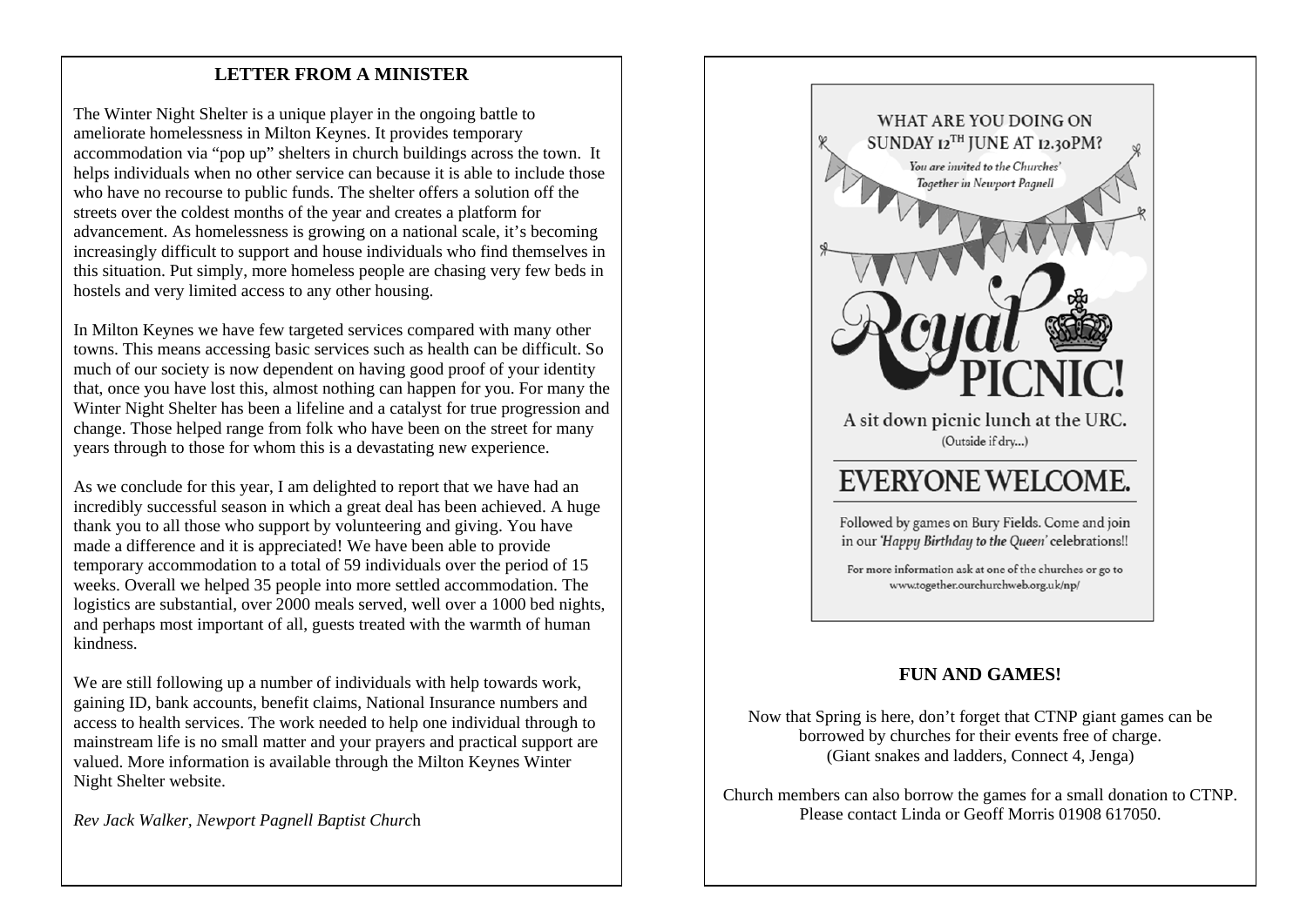#### **U3A Spring Concert Celebrations**

Come and enjoy a concert given by the U3A Choir on Friday, 27th May 7.30pm in the United Reformed Church, Newport Pagnell Soloist Ralph Mazzone Tickets available from: 07762178379 or Jennifer Mazzone (01908 613088) at £7 each to include refreshments. All proceeds for Air Ambulance and URC Mead Centre Fund

# **CELEBRATION OF HYMNS**

Following our successful Celebration of Hymns last summer, we are going to use the same format this year, with people choosing and introducing a hymn that is special to them. The Salvation Army have kindly agreed to lead the evening again, which will be on **July 8th at 7.30pm in the Methodist Church**, so please put the date in your diaries! We will advertise it more nearer the time, but this is an early request to all the Churches for hymns to be included in the programme.

My phone number is 01908 615080, or you can contact me by email [pjm12@btinternet.com.](mailto:pjm12@btinternet.com) I know there are people happy to choose in our congregation, but it would be lovely to have more contributions from other churches as well.

Many thanks Pat Mountford



# **HOLIDAY CLUB: 15-18 AUGUST 2016 CAN YOU HELP?**

This is a four-day fun filled holiday club, for around 150 infant and junior school-aged children and we need an army of volunteers to ensure the children have a great time. It is a highlight event for church children and reaches many others who never go to church. This year's theme, *Guardians of Ancora,* features great Bible stories within a fun-filled program. Check out the Scripture Union Holiday Club website.

**Teams**: Whatever your skills there's a role for you. If this is all new to you don't worry, we want to help and support you. We are all in this together. Roles include: teaching team leaders, apprentice helpers, drama, music, cooking, crèche, tidy-up people, practical helpers who cut things out etc. **What is helping like?** The site is open from 8am so you can be as early as you like to set up each day. Children will be divided by age groups into groups of roughly 10. Each group will have a leader and helpers. Children will enjoy craft, teaching, refreshments in the groups. At other times we all gather together for teaching, games and fun led from the front. You'll be in good company. In the midst of serving the children, the team have a lot of fun. It's great to work together. At the end of the week you will have made new friends. There is a crèche to facilitate helpers with young children. **Diary dates**:

**15th -18th August:** Holiday Club runs from 10am-12.30pm (with a clear up on the morning of Friday  $19<sup>th</sup>$ ).

**Sunday July 3rd**: Training meeting, 7-9pm at Lovat Hall. Here we bring you up to speed and you can meet your team, tour the venues and review our materials. We plan to create an amazing magical space in the hall with a library/museum feel to enchant the children with. Set up is **Sunday 14th August** 6-9pm.

**To volunteer:** fill in a recruitment form available from **[www.ctnp.org.uk](http://www.ctnp.org.uk/)** or from Paul Tolley (Methodist), Hazel Reynolds (Parish), or from church leaders or the office at Lovat Hall (01908 618818 jack.walker@talk21.com).

**Everyone: PRAYER PLEASE, AS MUCH AS POSSIBLE!**

 $\overline{a}$